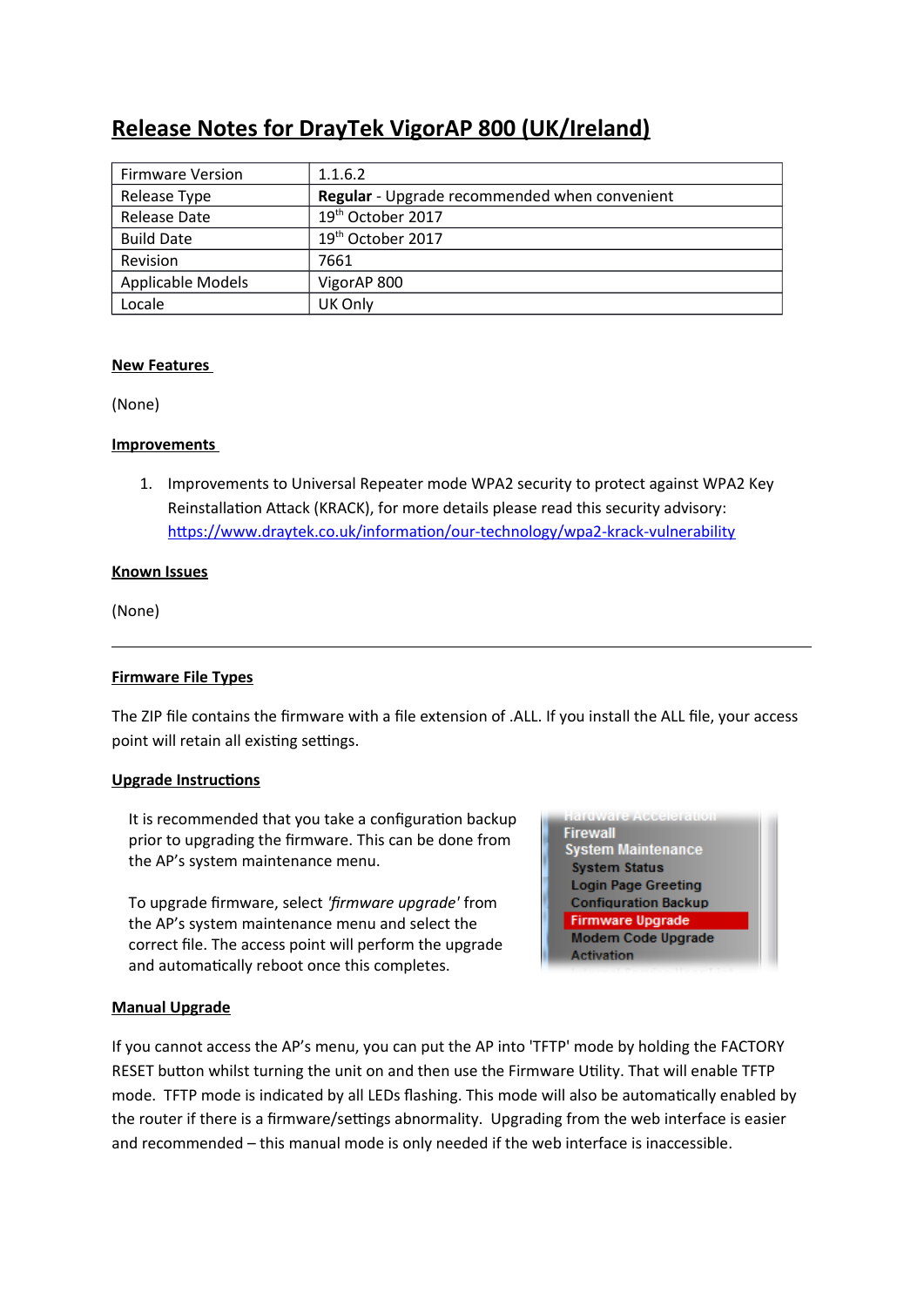| <b>Firmware Version</b>  | 1.1.6.1                                    |
|--------------------------|--------------------------------------------|
| Release Type             | Critical - Upgrade recommended immediately |
| Release Date             | 18 <sup>th</sup> January 2017              |
| <b>Build Date</b>        | 13 <sup>th</sup> December 2016             |
| Revision                 | 6653                                       |
| <b>Applicable Models</b> | VigorAP 800                                |
| Locale                   | UK Only                                    |

(None)

# **Improvements**

1. Security improvements including one or more considered critcal.

# **Known Issues**

(None)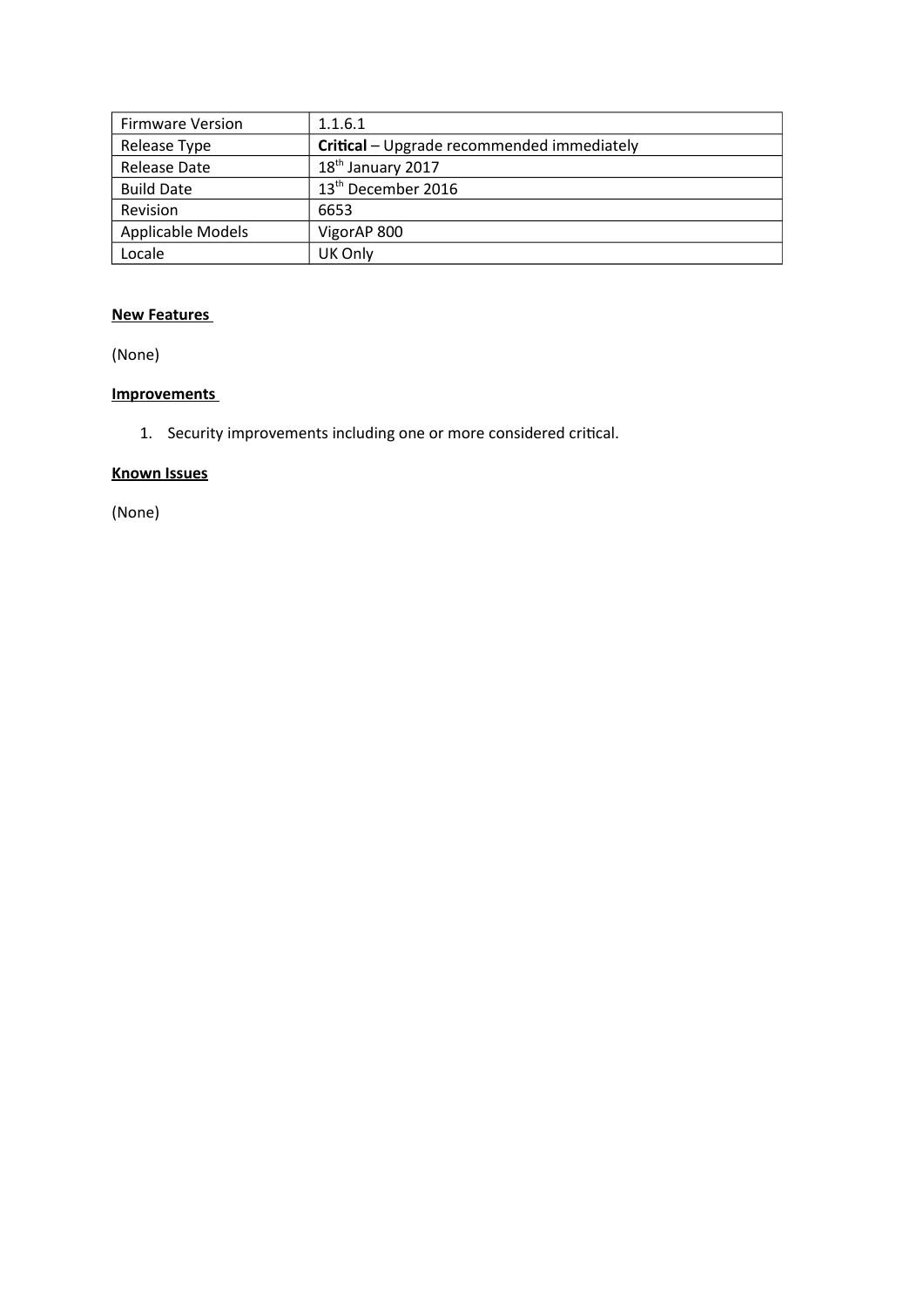| <b>Firmware Version</b> | 1.1.6 (formal release) |
|-------------------------|------------------------|
| Release Date            | 9th September 2016     |
| Applicable Models       | VigorAP 800            |
| Locale                  | <b>UK ONLY</b>         |

- 1. HTTPS support added to the AP's web management interface
- 2. Custom Device Name set in [System Maintenance] > [Management] now displayed on the [System Status] page

- 1. The AP's web interface will now warn users to change the default password
- 2. When sending this TR-069 parameter to VigorACS: "InternetGatewayDevice. ManagementServer.UDPConnectionRequestAddress", it could send incorrect information resulting in VigorACS displaying the wrong IP address for the VigorAP
- 3. Improved display of Management Ports when changed in the web UI
- 4. [System Maintenance] > [System Status] showed an incorrect channel when using Universal Repeater mode
- 5. [System Maintenance] > [System Status] no longer displays SSID when using Bridge Point-to-Point mode
- 6. Confguring a Management VLAN on the AP could cause an issue with Central AP Management
- 7. Resolved an issue that could stop 2.4GHz wireless from being disabled correctly
- 8. Resolved an issue with the Gateway IP address when using Universal Repeater with Static IP specified that could break Internet access
- 9. Internet access did not work when using SSID VLAN Tag in conjunction with Management VLAN setting
- 10. Internet access did not work if VLAN Tag Priority was confgured on router
- 11. AP could not connect via Universal Repeater to SSIDs with a comma "," character in the name
- 12. The AP would give incorrect ARP informaton in Universal Repeater mode for clients connecting to 5GHz WLAN (via Vigor N65)
- 13. Resolved a display issue in [Wireless LAN (2.4GHz)] > [Staton List] with TX/RX Rate values
- 14. Resolved two configuration issues with Station-Infrastructure mode
- 15. TR-069 CPE Username and Password could not be specifed
- 16. Universal Repeater mode can now pass Airplay / mDNS packets across the wireless link
- 17. Resolved an issue with [System Maintenance] > [Time and Date] that would cause unnecessary DNS queries from the AP
- 18. IP address settings for LAN-A were unavailable and could not be displayed in [Online Status] when using Universal Repeater mode
- 19. Improvements to 5GHz WLAN Bandwidth Management functonality
- 20. Resolved a display issue with [Bandwidth Management] when confguring limits for SSID3 or SSID4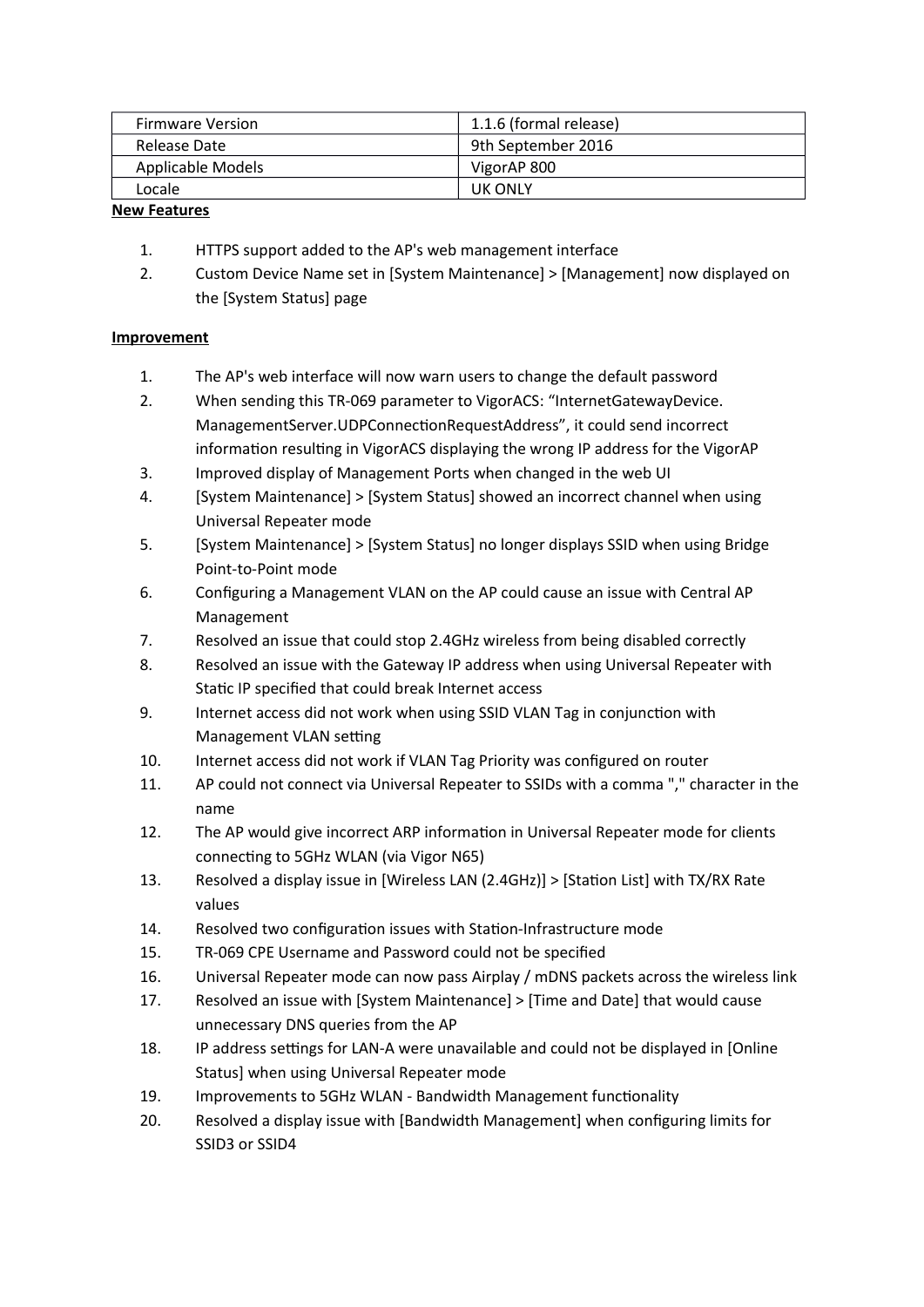| <b>Firmware Version</b> | 1.1.5 (formal release) |
|-------------------------|------------------------|
| Release Date            | 7th January 2015       |
| Applicable Models       | VigorAP 800            |
| Locale                  | <b>UK ONLY</b>         |

(None)

- 1. Bandwidth Management for Wireless LAN 5GHz could not set the download limit.
- 2. Wireless LAN 5GHz security settings configured in the Quick Start Wizard did not apply correctly.
- 3. When using Staton Infrastructure mode, [Wireless LAN 5GHz]>[Security] could not apply the WPA Algorithm setting.
- 4. [System Maintenance]>[System Status] display issue when using Central AP Management has been corrected.
- 5. Resolved configuration file compatibility issue between firmware versions when using DHCP on the AP.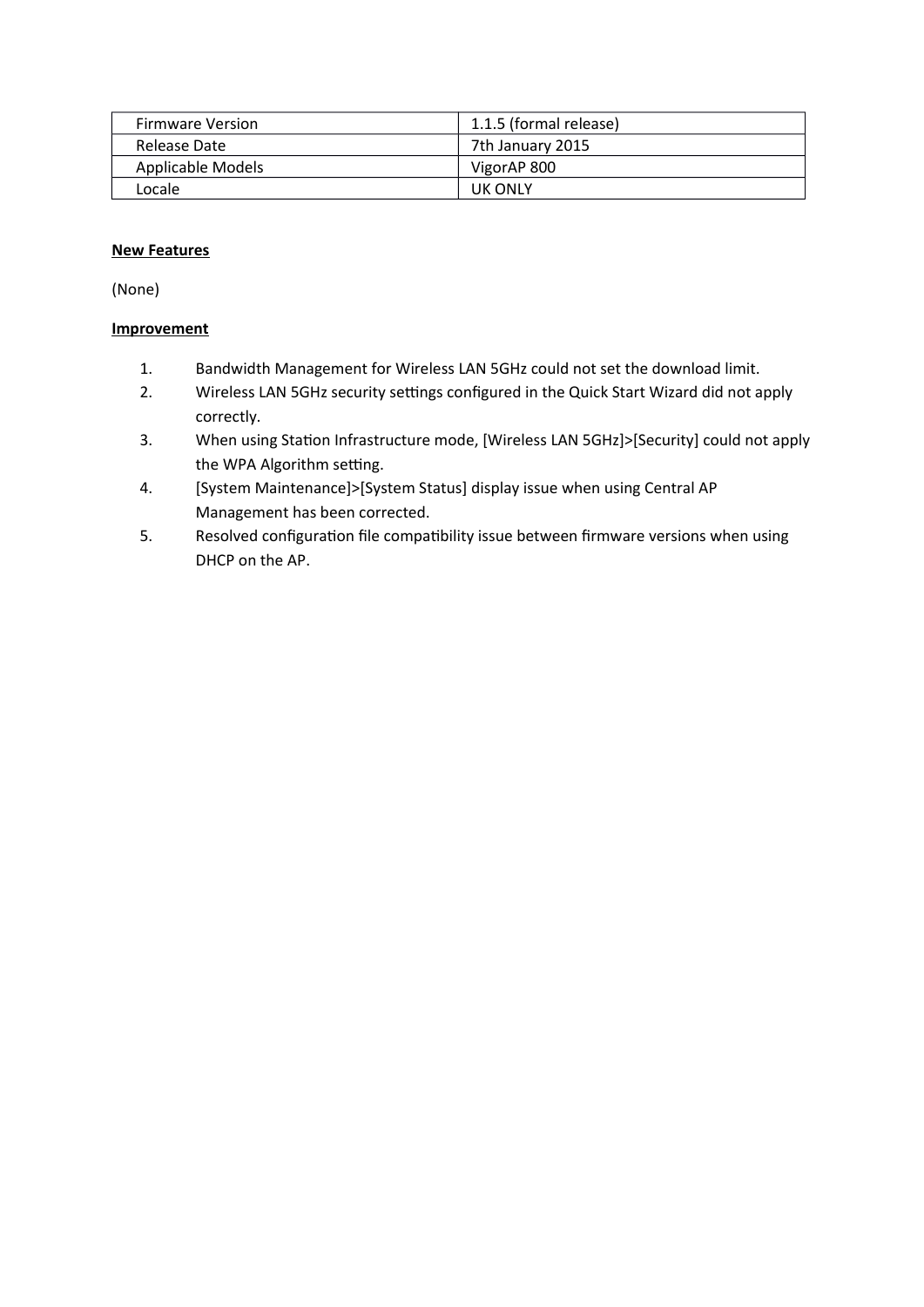| <b>Firmware Version</b>  | 1.1.4.1 (formal release) |
|--------------------------|--------------------------|
| Release Date             | 22nd July 2014           |
| <b>Applicable Models</b> | VigorAP 800              |
| Locale                   | UK ONLY                  |

1. Added Device Name feld to [System Maintenance] - [Management] to describe the VigorAP 800.

- 1. Corrected CVE-2014-0224 CCS injection vulnerability.
- 2. Airprint compatibility improvements
- 3. Corrected: When changing the HTTP management port, this would not show on the [System Maintenance] - [Reboot System] page.
- 4. Corrected: SSID display error when Universal Repeater is specifed as the Operaton Mode using the Quick Start Wizard.
- 5. Corrected: MAC information on Syslog was missing when Wi-Fi client connected to the VigorAP 800 using WPA2/PSK.
- 6. Modifed the screen display of TX/RX rate for Wireless LAN Staton List.
- 7. Corrected: Display issue on the [System Maintenance] [Reboot System] page.
- 8. Corrected: When changing the Device Name of a VigorAP 800, this would not be updated on the Vigor router using AP Management (e.g.Vigor2860).
- 9. Corrected: [Wireless LAN 5GHz] [AP Discovery] did not work correctly.
- 10. Corrected: Updating the [Wireless LAN] [Access Control] list would not work after updating the Access Control list using Central AP Management
- 11. Corrected: Central AP Management would not work correctly if the AP was set with an HTTP management port other than 80.
- 12. Corrected display issue on the [Wireless LAN] [Universal Repeater] page.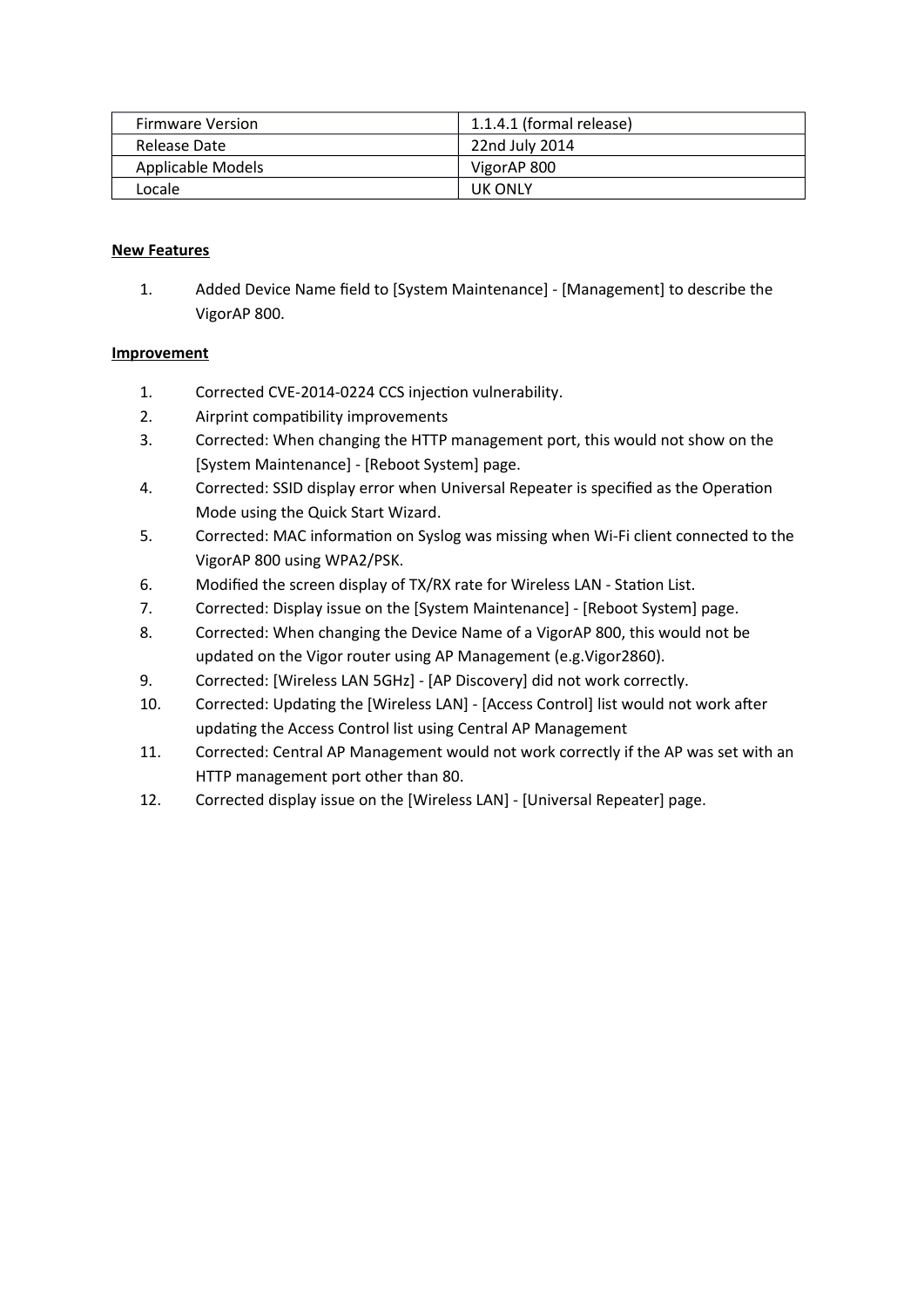| <b>Firmware Version</b> | 1.1.4 (formal release) |
|-------------------------|------------------------|
| Release Date            | 10th Mar 2014          |
| Applicable Models       | VigorAP 800            |
| Locale                  | <b>UK ONLY</b>         |

(None)

- 1. Removed unnecessary DHCP entry in DHCP table.
- 2. Fixed: VigorACS V1.1.4\_RC2 was unable to update the firmware of a VigorAP 800
- 3. Airprint compatibility improvements
- 4. Corrected: When the wireless interface is controlled by a schedule, RADIUS authentication was failing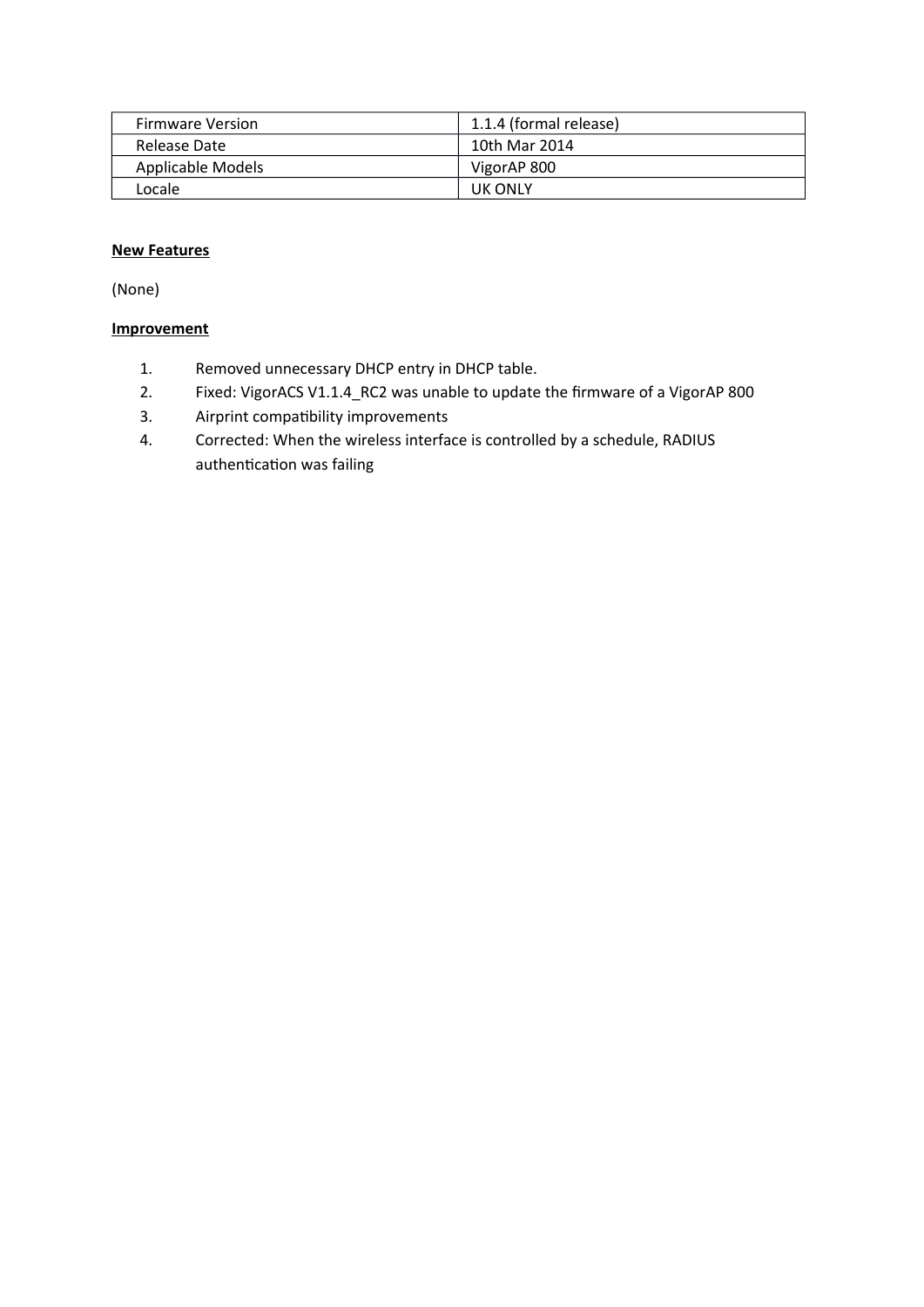| <b>Firmware Version</b> | 1.1.3 (formal release) |
|-------------------------|------------------------|
| Release Date            | 15th Jan 2014          |
| Applicable Models       | VigorAP 800            |
| Locale                  | <b>UK ONLY</b>         |

(None)

- 1. After pressing the WPS button over six seconds, the APM will be disabled. Current LAN IP and Mask will be unchanged
- 2. Improved: A warning message will pop up when the characters typed for Administrator Password are over the limitation.
- 3. HTMIX is fxed for WDS Phy Mode.
- 4. Note added for Access Control entries.
- 5. Can't enable WPA2/802.1x (Radius) mode for SSID3 and SSID4.
- 6. Fixed: Traffic Graph displayed wrong graphic.
- 7. LAN IP take affect only after restarting the VigorAP800 manually.
- 8. Corrected that if the wireless function of VigorAP800 is disabled, it cannot be enabled by APM again
- 9. Resolved issue with Airprint
- 10. Corrected IGMP traffic forwarding
- 11. Fixed that WLAN off Button on outer case can not turn off WLAN function.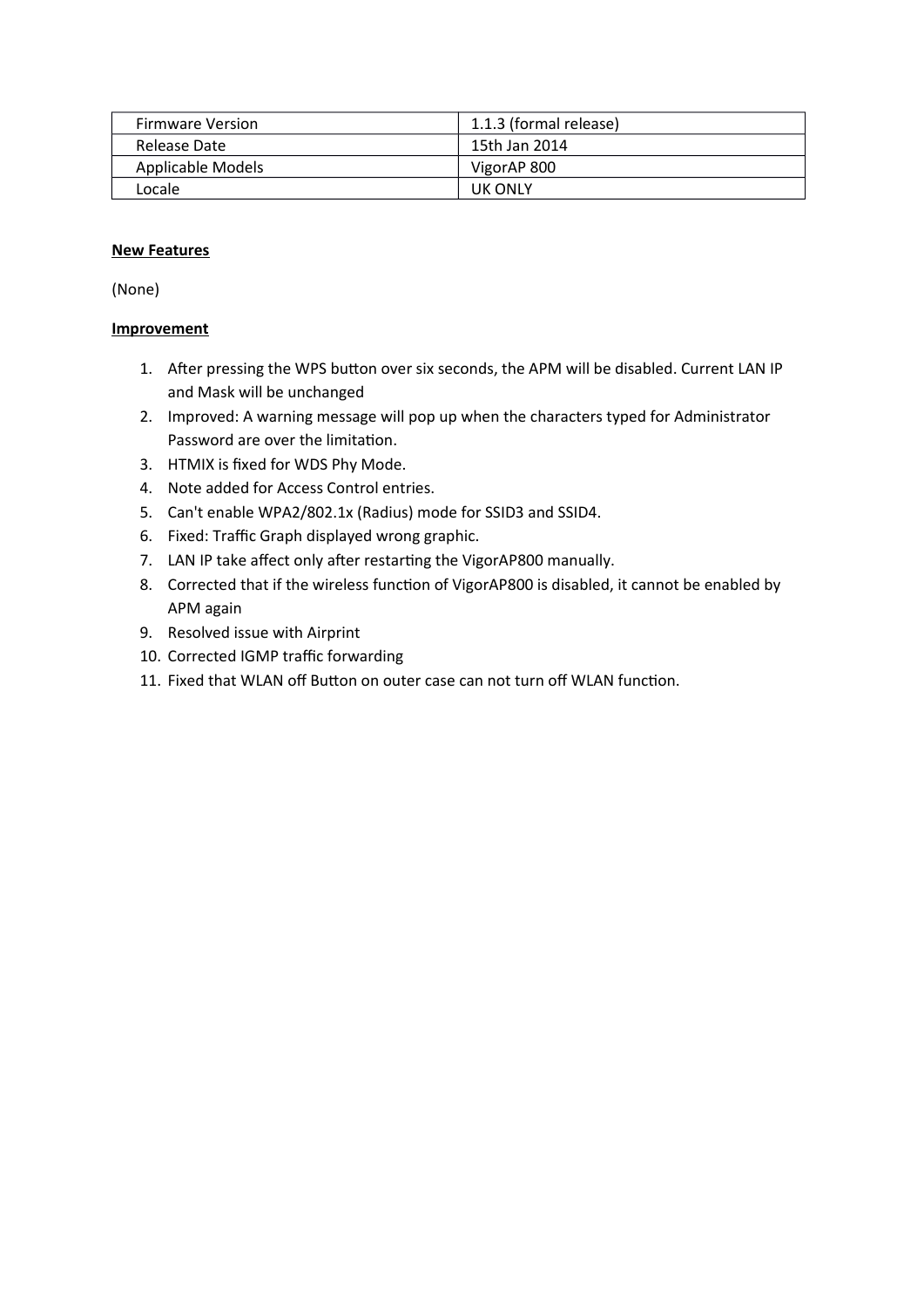| <b>Firmware Version</b> | 1.1.2 (formal release) |
|-------------------------|------------------------|
| Release Date            | 30th Oct 2013          |
| Applicable Models       | VigorAP 800            |
| Locale                  | <b>UK ONLY</b>         |

(None)

- 1. Fixed: Schedule profle cannot be deleted.
- 2. Fixed: Universal Repeater mode cannot work with specifc DHCP server.
- 3. Fixed: Stability problem for AP management.
- 4. Improved: The management port is adjustable.
- 5. Improved: To keep Wi-Fi radio alive, a message of "hello" can be sent to iPad on UDP port (5353) per 5 seconds.
- 6. Improved: The characters of " $|\cdot\rangle$ ;'<>.?/" can be used in user name and password.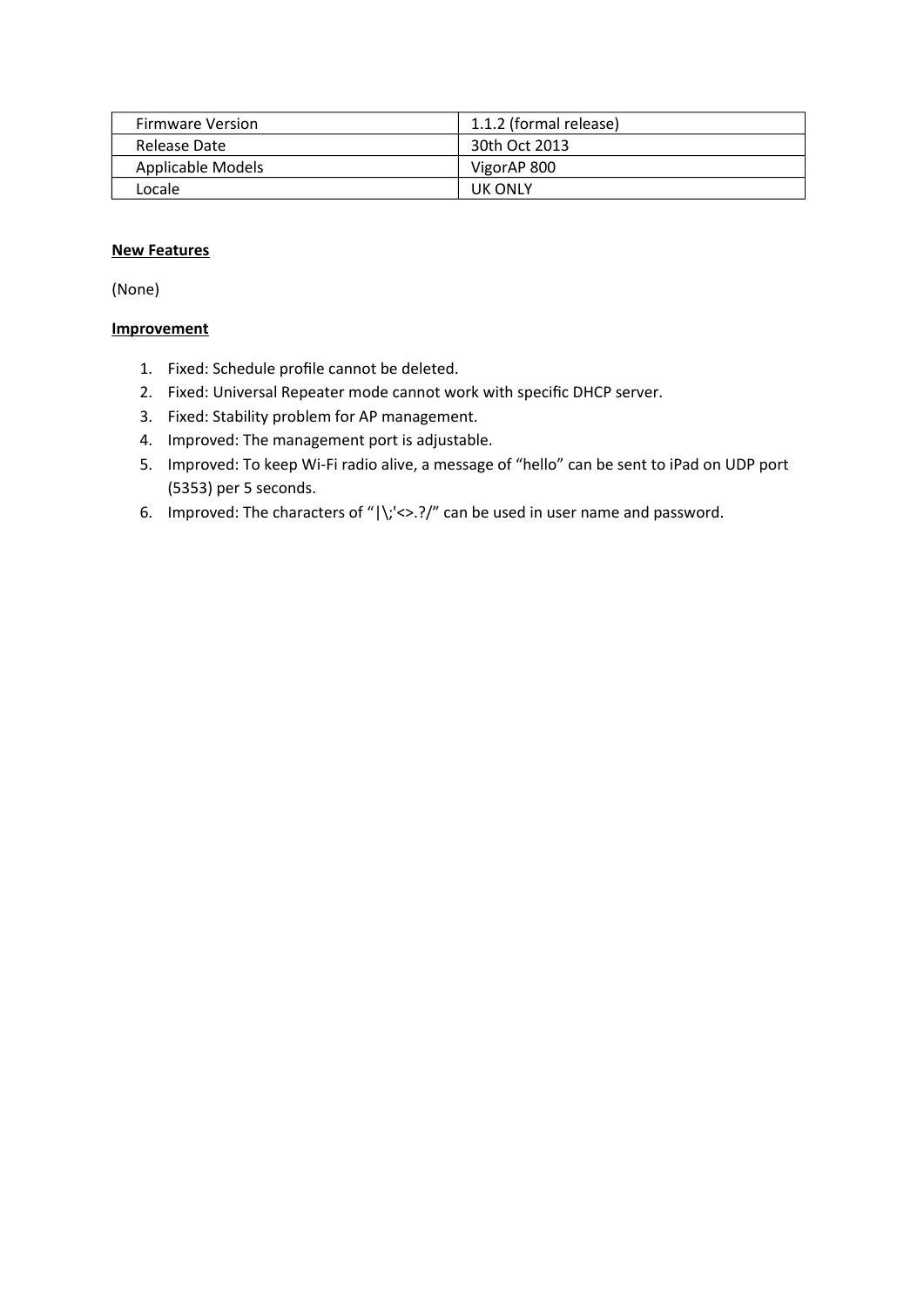| <b>Firmware Version</b> | 1.1.1 (formal release) |
|-------------------------|------------------------|
| Release Date            | 26th Sept2013          |
| <b>Build Date</b>       | 12th August 2013       |
| Applicable Models       | VigorAP 800            |
| Locale                  | UK ONLY                |

1. Wireless LAN (5G) is supported for AP management client.

#### **Improvement**

- 1. Improved: Settings for administrator can be modified through VigorACS server.
- 2. The cars "" and : are not permited in the router admin password
- 3. Fixed: The SSID settings did not change according to the AP management configuration on Vigor2860.
- 4. Fixed: The Wireless LAN (5G) settings did not change according to the AP management configuration on Vigor2860.
- 5. Fixed Schedule reboot
- 6. Fix the problem of the wireless LAN stability certain environments.
- 7. Fixed: IGMP traffic cannot be forwarded correctly.
- 8. Wording changed on wireless LAN web page.

#### **Known Issue**

(None)

#### **Notes**

- Default LAN1 IP: Obtained via DHCP
- Default LAN2 IP: 192.168.2.2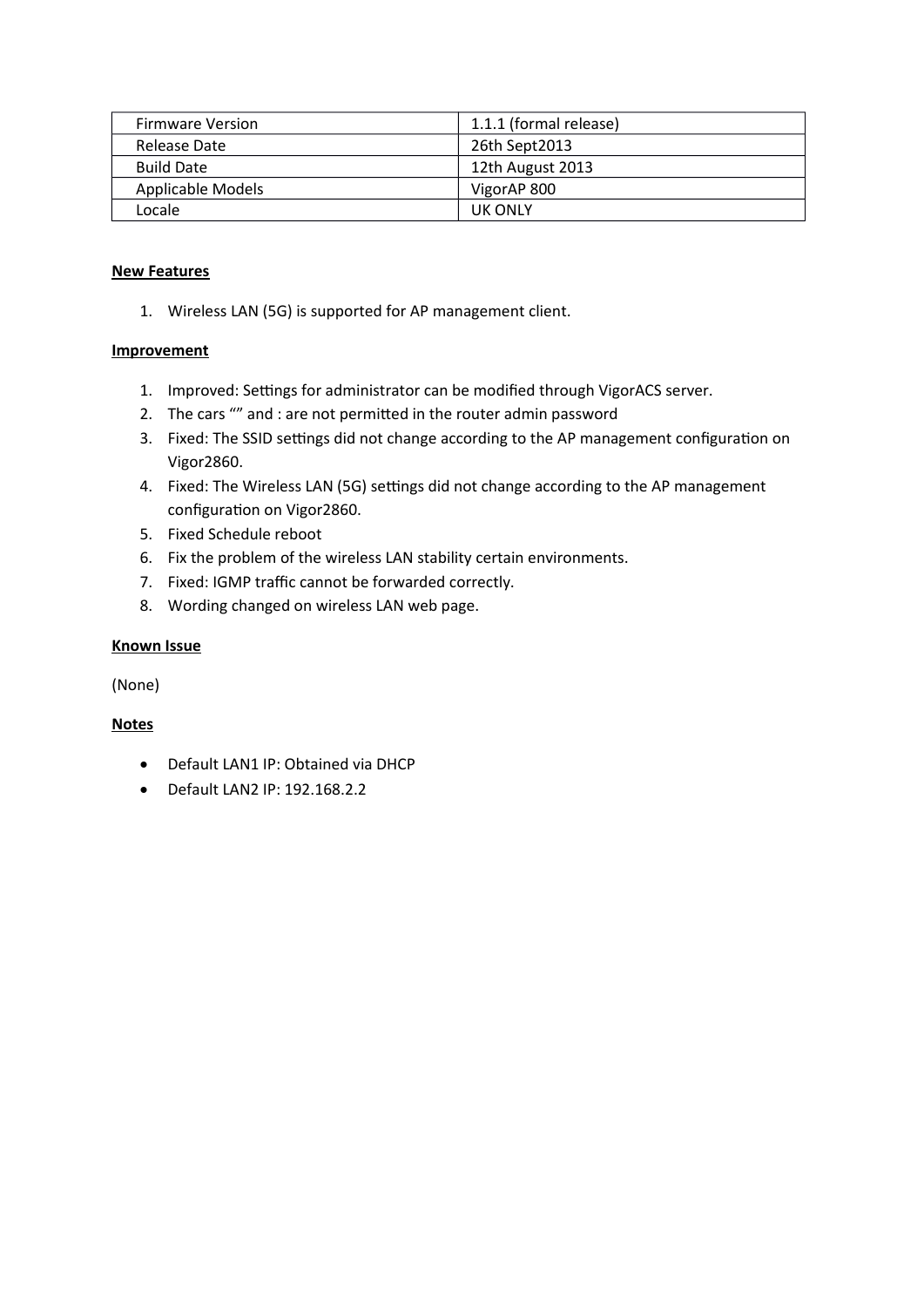| <b>Firmware Version</b> | 1.1.0 (formal release) |
|-------------------------|------------------------|
| Release Date            | 6th June 2013          |
| <b>Build Date</b>       | 14th May 2013          |
| Applicable Models       | VigorAP 800            |
| Locale                  | UK ONLY                |

1. Added a telnet command to reboot the access point

- 1. Corrected: Time would not update correctly via NTP
- 2. Corrected: When using "11b Only" wireless mode, the wireless Rate could not be changed from Auto
- 3. Improved: Quick Start Wizard 2.4G Security did not include the default RADIUS port under RADIUS Server Setup
- 4. Improved: Using AP Discovery to add WDS settings did not change the correct settings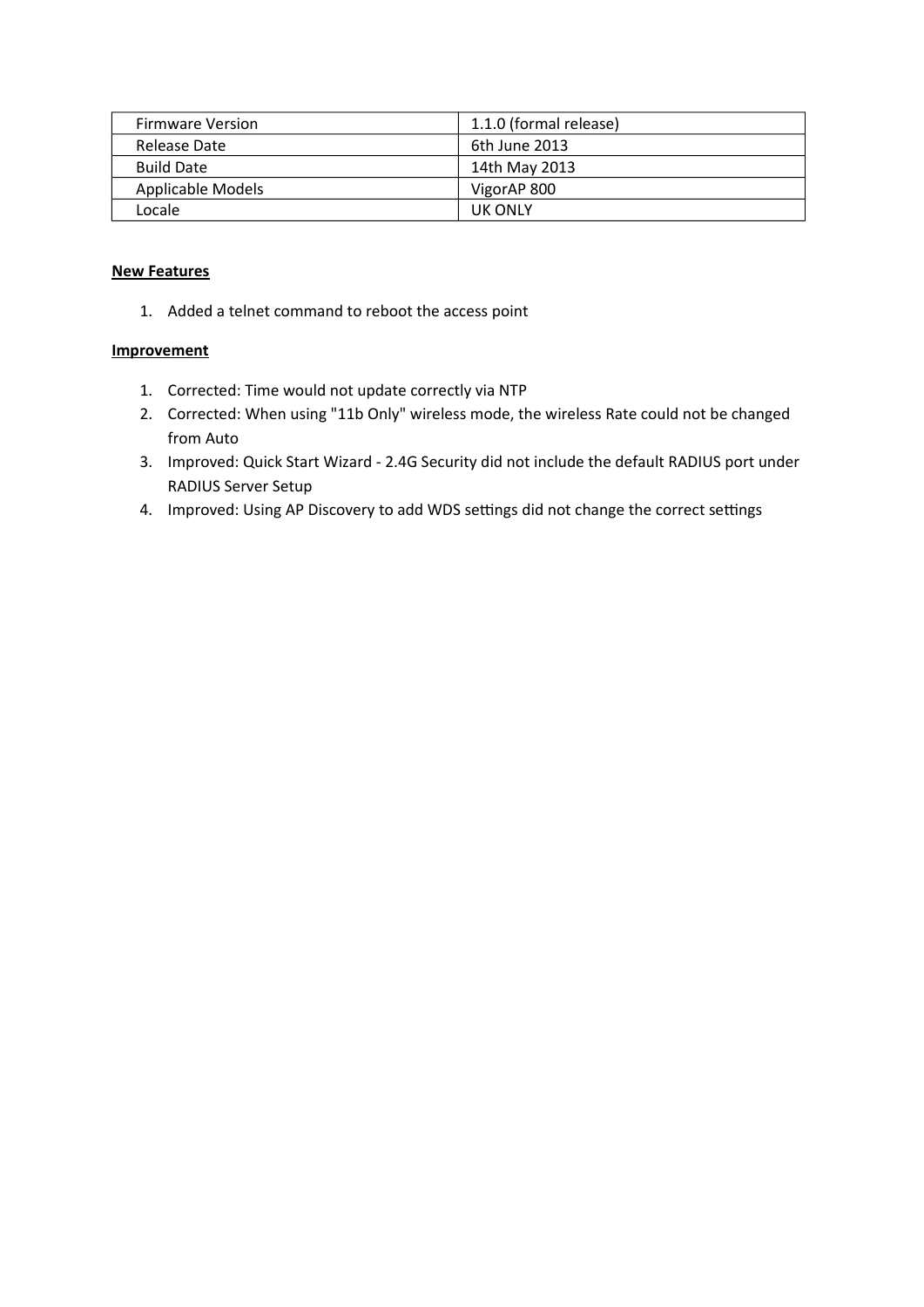| <b>Firmware Version</b> | 1.0.5 (formal release) |
|-------------------------|------------------------|
| Release Date            | 24th March 2013        |
| <b>Build Date</b>       | 18th March 2013        |
| Applicable Models       | VigorAP 800            |
| Locale                  | <b>UK ONLY</b>         |

- 1. Support for AP Management
- 2. Added Schedule auto reboot functionality
- 3. Added WMM configuration menu
- 4. Added a telnet command to display TR-069 parameters

- 1. Improved: Moving the cursor over the SSID will show the full SSID if it can't be displayed
- 2. Improved: Wireless LAN (5GHz) SSID/Information now displayed under System Status
- 3. Improved: Isolate LAN option now hidden when AP mode is selected
- 4. Improved: Can now change administrator settings from ACS server
- 5. Corrected: Display issue when using AP Bridge Point to Mult Point mode
- 6. Corrected: Display issue with SSIDs containing a space character
- 7. Corrected: Wired/Wireless clients could not obtain an IP address from the DHCP server with AP800 in Universal Repeater mode
- 8. Corrected: Incorrect information displayed in ACS for Wireless 5G
- 9. Corrected: Incorrect wireless mode and channel parameters sent to ACS server
- 10. Corrected: AP Discovery did not work with Internet Explorer 9
- 11. Corrected: An issue with DHCP Relay functionality
- 12. Corrected: The AP800 could not forward IGMP / Multicast traffic correctly
- 13. Corrected: The AP800 could not connect using Universal Repeater to a wireless network using WPS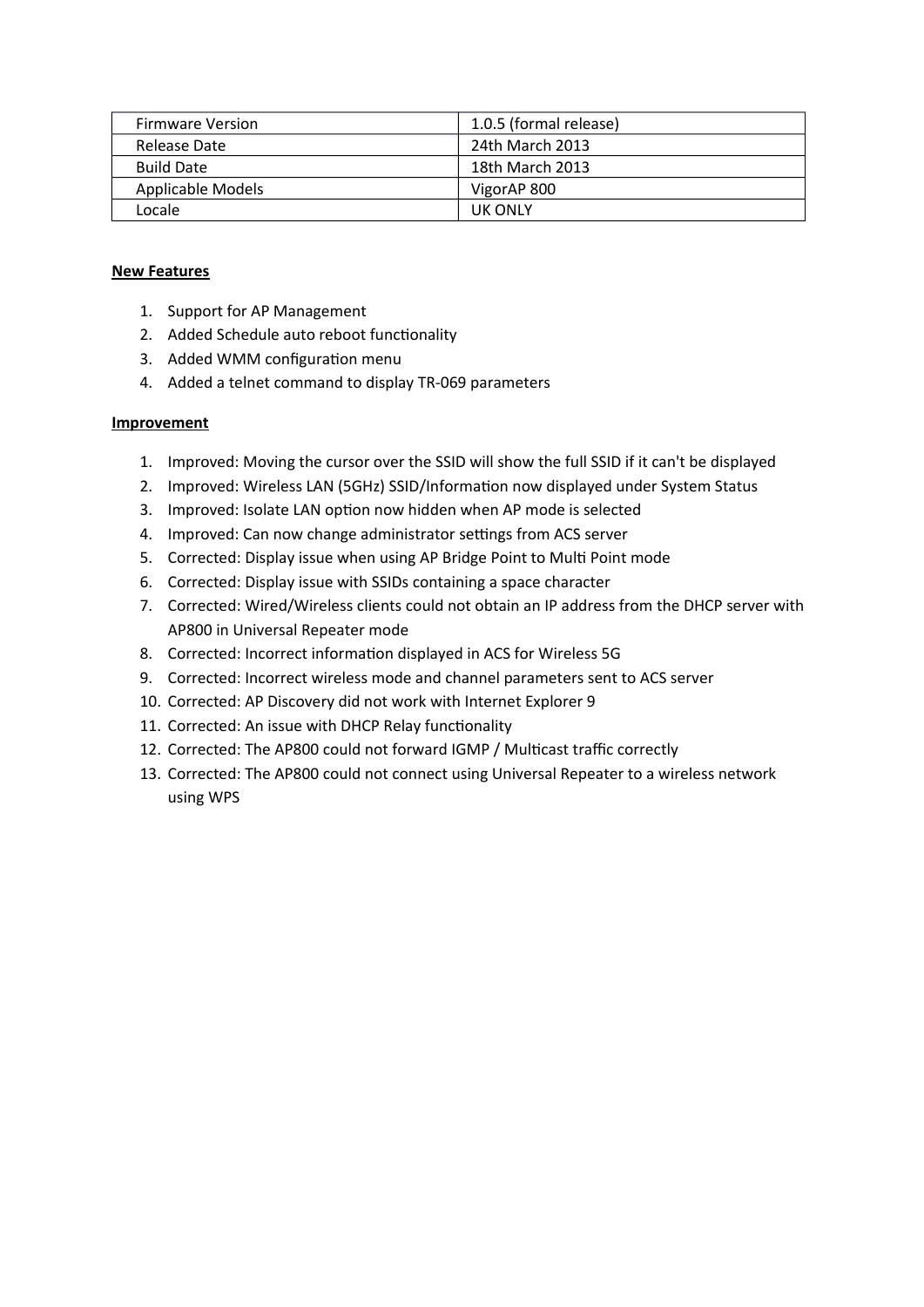| <b>Firmware Version</b> | 1.0.4 (formal release) |
|-------------------------|------------------------|
| Release Date            | 24th July 2012         |
| <b>Build Date</b>       | 9th July 2012          |
| Applicable Models       | VigorAP 800            |
| Locale                  | UK ONLY                |

- 1. Bandwidth Management function
- 2. Backup and Restore functionality for MAC Access Control List and internal RADIUS
- 3. Performance test utility
- 4. Wireless client limit
- 5. Wireless MAC Access Control List now supports 256 entries
- 6. Adds Management VLAN option under LAN General Setup
- 7. Adds DHCP Relay Agent functionality

#### **Improvement**

1. Improved: Universal Repeater connection problems.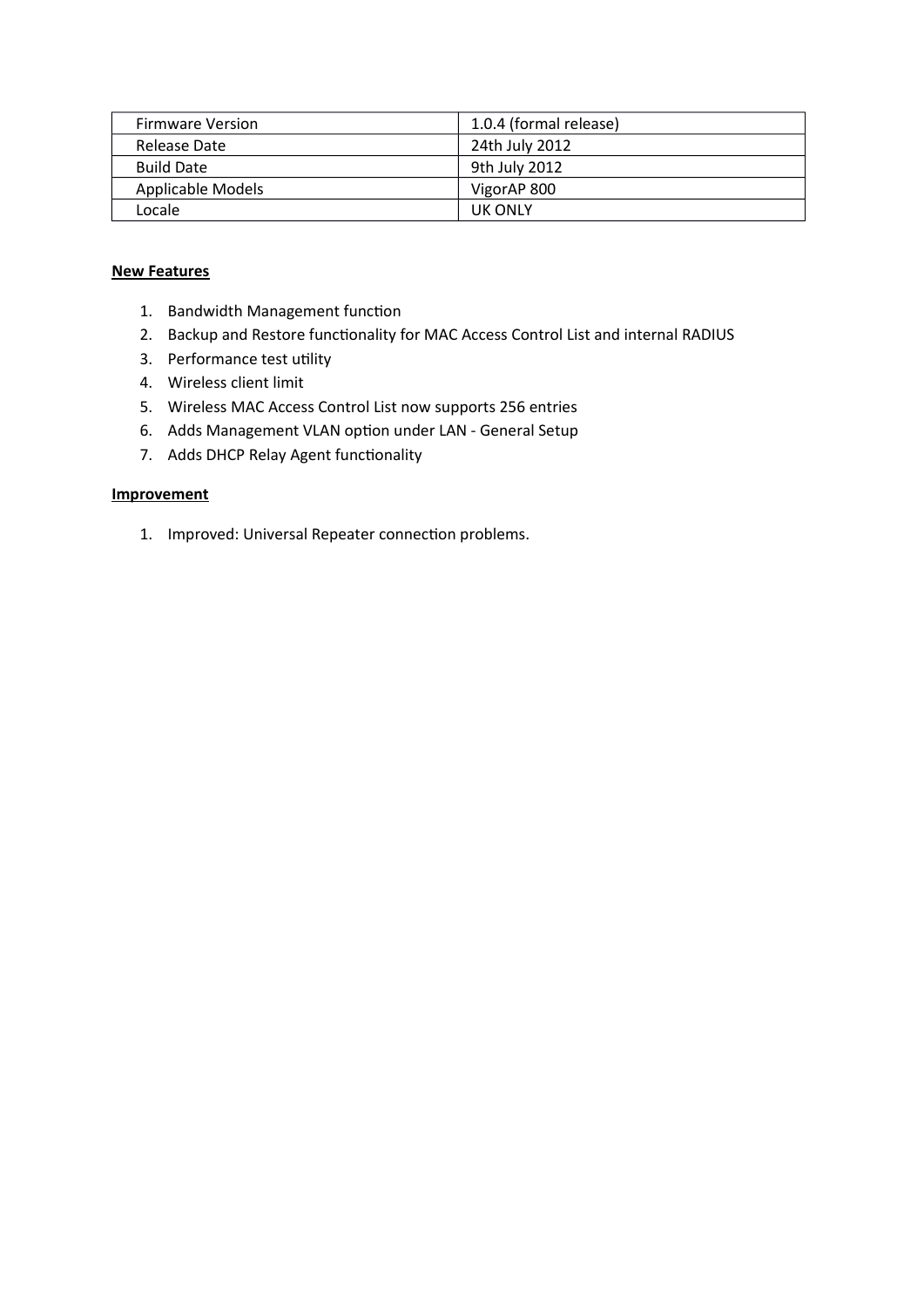| <b>Firmware Version</b> | 1.0.3.1 (formal release) |
|-------------------------|--------------------------|
| Release Date            | 24th February 2012       |
| <b>Build Date</b>       | 21st February 2012       |
| Applicable Models       | VigorAP 800              |
| Locale                  | UK ONLY                  |

1. Enable IGMP snooping for Wireless in default.

- 1. Improved: Default WLAN security is TKIP/AES.
- 2. Improved: Disable WPS AP PIN method to prevent WPS PIN vulnerability.
- 3. Fixed: XBOX 360 can not connect to AP800 with WPA2.
- 4. Fixed: VigorACS cannot read AP800's parameters.
- 5. Fixed: "Parameters-Wireless-Station List" makes the AP800 losing connection to
- 6. VigorACS SI server.
- 7. Fixed: Modify default configuration to fix WMM problem.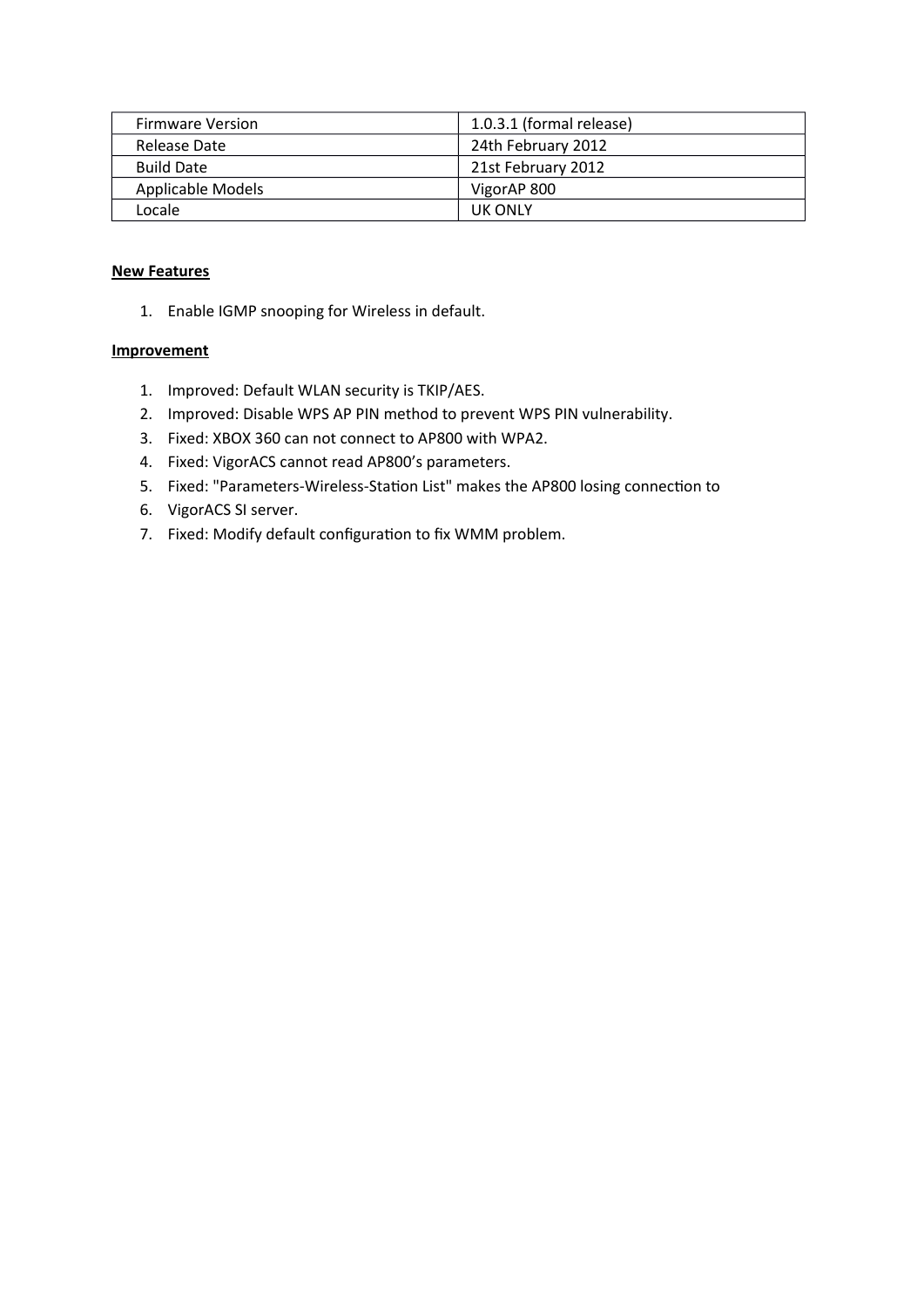| <b>Firmware Version</b> | 1.0.3           |
|-------------------------|-----------------|
| Release Date            | 24th March 2011 |
| <b>Build Date</b>       | 5th Sept 2011   |
| Applicable Models       | VigorAP 800     |
| Locale                  | <b>UK ONLY</b>  |

1. Add Auto Detection Feature on Vigor Series Product

- 1. Improved: Add notes for notfying 5G only supports AP mode
- 2. Improved: Support default DNS server IP for TR-069
- 3. Improved: Support SSID feature selection for AP Discovery of wizard
- 4. Improved: Support 1 and 2 for VLAN ID
- 5. Improved: Add the Mixed (11g+11n) mode for wireless
- 6. Fixed: VLAN TAG function doesn't work while LAN B is not enabled
- 7. Fixed: SSID2 VLAN ID setting causes SSID1 wireless client cannot get DHCP IP.
- 8. Fixed: Wrong throughput displayed
- 9. Fixed: AP800 keeps the old IP when connecting to an AP with Universal Repeater mode
- 10. Fixed: Cannot add profle from site survey page when using staton-infrastructure mode.
- 11. Fixed: Isolate LAN on frst SSID causes other SSIDs also not reaching the LAN
- 12. Fixed: Not trying to connect ACS server after a reboot.